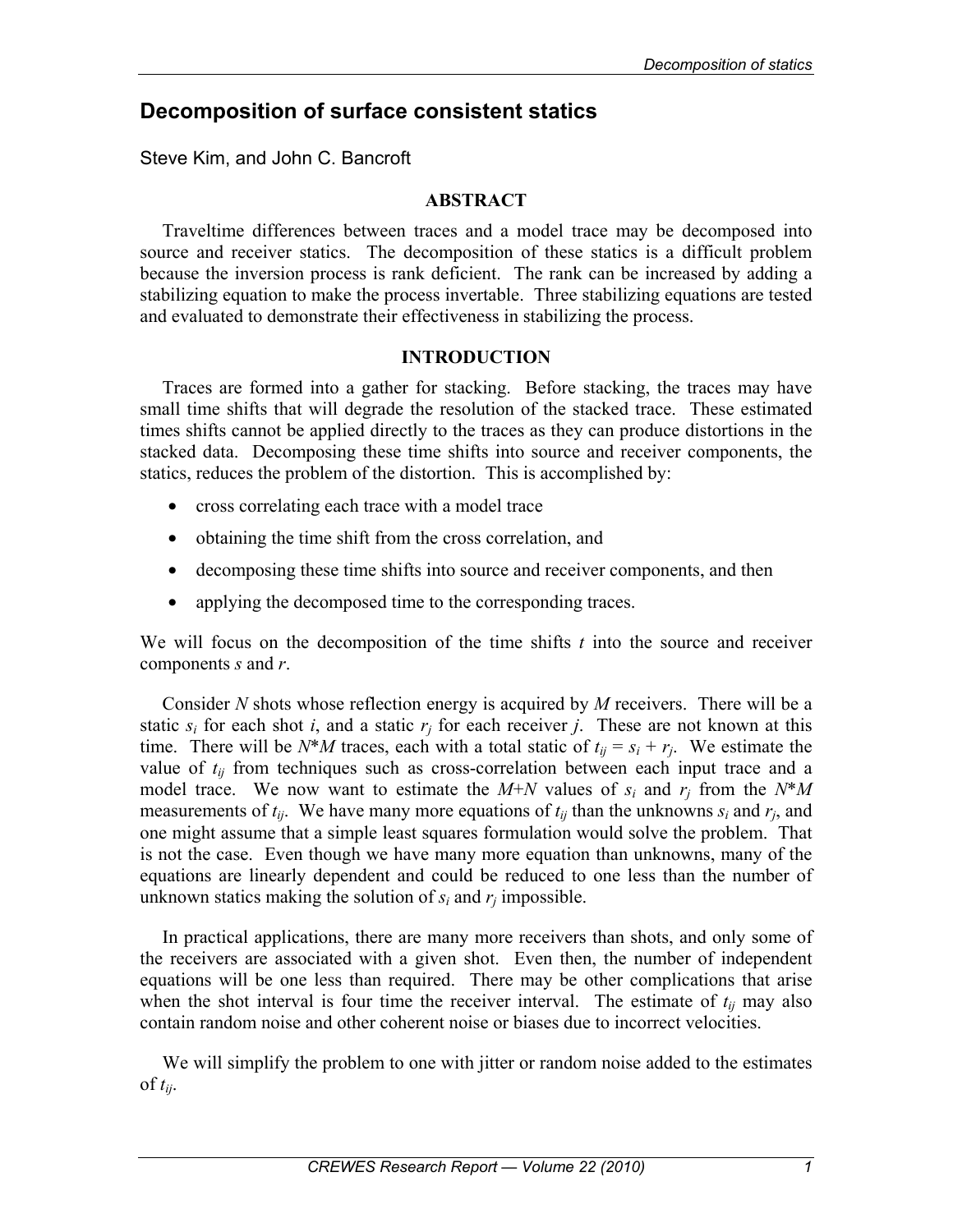## **STATIC MODEL**

We simplify the problem by assuming we have three sources (shots) shooting into the same five receivers giving fifteen traces. Fifteen correlation times will be designated *tk*, where  $k$  varies from 1 to 15, as defined by the noiseless equations

$$
t_{1} = s_{1} + r_{1}
$$
\n
$$
t_{2} = s_{1} + r_{2}
$$
\n
$$
t_{3} = s_{1} + r_{3}
$$
\n
$$
\dots
$$
\n
$$
t_{14} = s_{3} + r_{4}
$$
\n
$$
t_{15} = s_{3} + r_{5}
$$
\n(1)

These equations may be written in matrix form

1 2 3 4 1 5 2 6 3 7 1 8 2 9 3 10 4 11 5 12 13 14 15 1 1 1 1 1 1 1 1 1 1 1 1 1 1 1 1 1 1 1 1 1 1 1 1 1 1 1 1 1 1 *t t t t s t s t s t r t r t r t r t r t t t t* = , (2)

or

$$
Gm = t \tag{3}
$$

Note in equation (2) that we can produce two identical equations by subtracting line 2 from line 1, and from subtracting line 7 from line 6 to get  $r_1 - r_2 = t_2$ , illustrating the problem of linear dependence. In the absence of noise, the resulting times would be equal. In the presence of noise, the resulting times would be the average.

The rank of **G** is 7, not 8, as may be initially expected, and the unknown parameters cannot be evaluated by matrix inversion. Noise can also be added to the  $t_k$  parameters to further complicate the problem.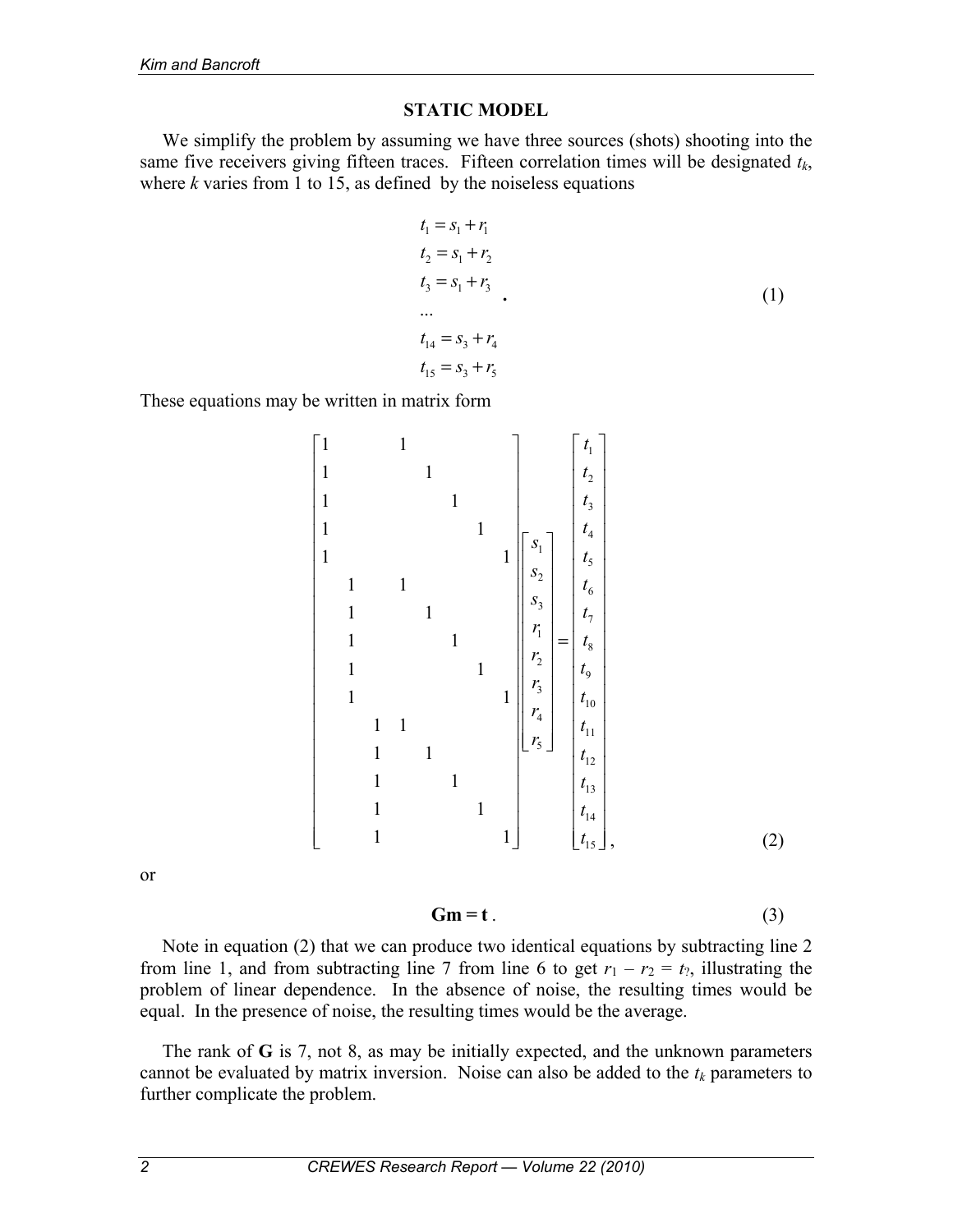#### **METHOD**

We increase the rank of **G** by adding a new equation to the system of equations in (1). From our knowledge of the acquisition geometry and geology, we can relate the statics of a source and receiver if they are at the same location. When using a surface source such as Vibroseis, then we can assume the two statics are equal, for example at location 1,

$$
s_1 - r_1 = 0. \tag{4}
$$

If the source is down-hole dynamite, then we may measure the "up-hole" time  $t_{up}$  to give

$$
s_1 - r_1 = \pm t_{up},\tag{5}
$$

where the sign is dependent on user definitions.

The question now becomes, is equation (4) linearly independent? When substituted into **G**, we do find the matrix now has a rank of 8. With no noise on  $t_k$ , the number of equation can be reduced to 8 and **m** computed exactly. When there is noise, **m** is estimated using the least squares method, i.e.,

$$
\mathbf{m} = \left(\mathbf{G}^{\mathrm{T}}\mathbf{G}\right)^{-1}\mathbf{G}^{\mathrm{T}}\mathbf{t} \,. \tag{6}
$$

We will also consider two additional equations: a second one that assumes each source has the same static as a corresponding receiver, and a third one where the average of all source statics is equal to the average of all receiver statics.

If we assume the three source locations coincide with the receiver locations *r*1, *r*3, and *r*5, then the second stabilizing equation is

$$
s_1 + s_2 + s_3 - r_1 - r_3 - r_5 = 0.
$$
 (7)

If the averages are equal, then we could use the third stabilizing equation

$$
\frac{1}{3}\sum_{1}^{3} s_i - \frac{1}{5}\sum_{1}^{5} r_k = 0.
$$
 (8)

Times could be added to these two equations if up-hole times are appropriate.

#### **NUMERICAL TESTS**

Statics for each source and receiver were chosen randomly, and then combined to define the combined static  $t_k$ . Noise was then added to  $t_k$  and the parameters  $s_i$  and  $r_j$ were estimated by least squares, and then compared with the initially defined values. This procedure was repeated for 100 trials, each using the same source and receiver statics. Standard deviations of the error were estimated and the process was repeated for each of the three stabilizing equations. The results are shown in Figure 1 where the errors of the first four trials are shown along with the standard deviation of the 100 trials. The true static had a standard deviation of 0.010 sec, and the noise a standard deviation of 0.001 sec, for a signal-to-noise (SNR) ratio of 10. These tests were then repeated with the noise reduced to  $0.0001$  sec,  $(NR = 100)$  and displayed in Figure 2.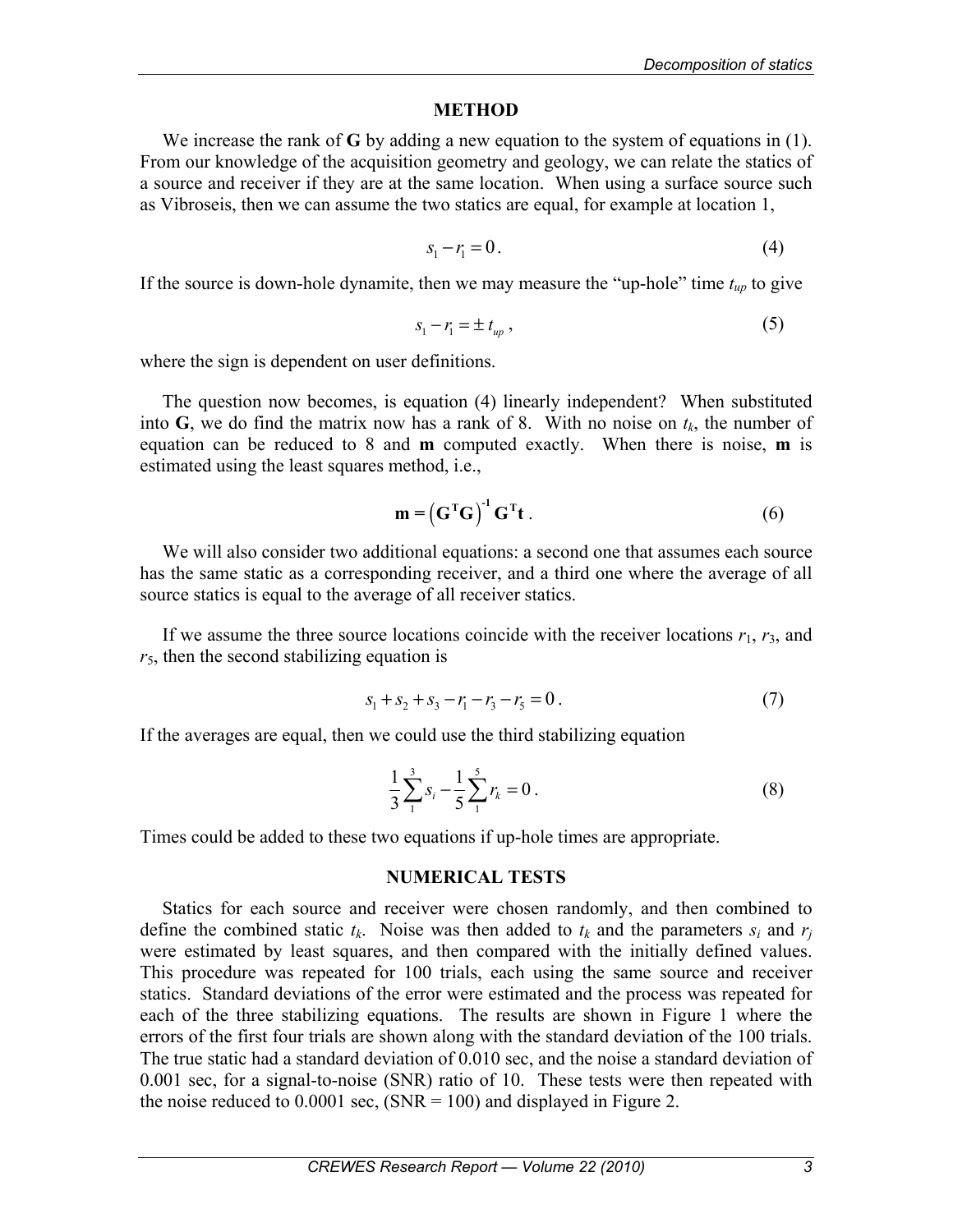

FIG 1. The errors from four trial solutions and the standard deviation of 100 trials are shown in a) using equation (4), b) equation (7), and c) equation (8). The noise was 10%.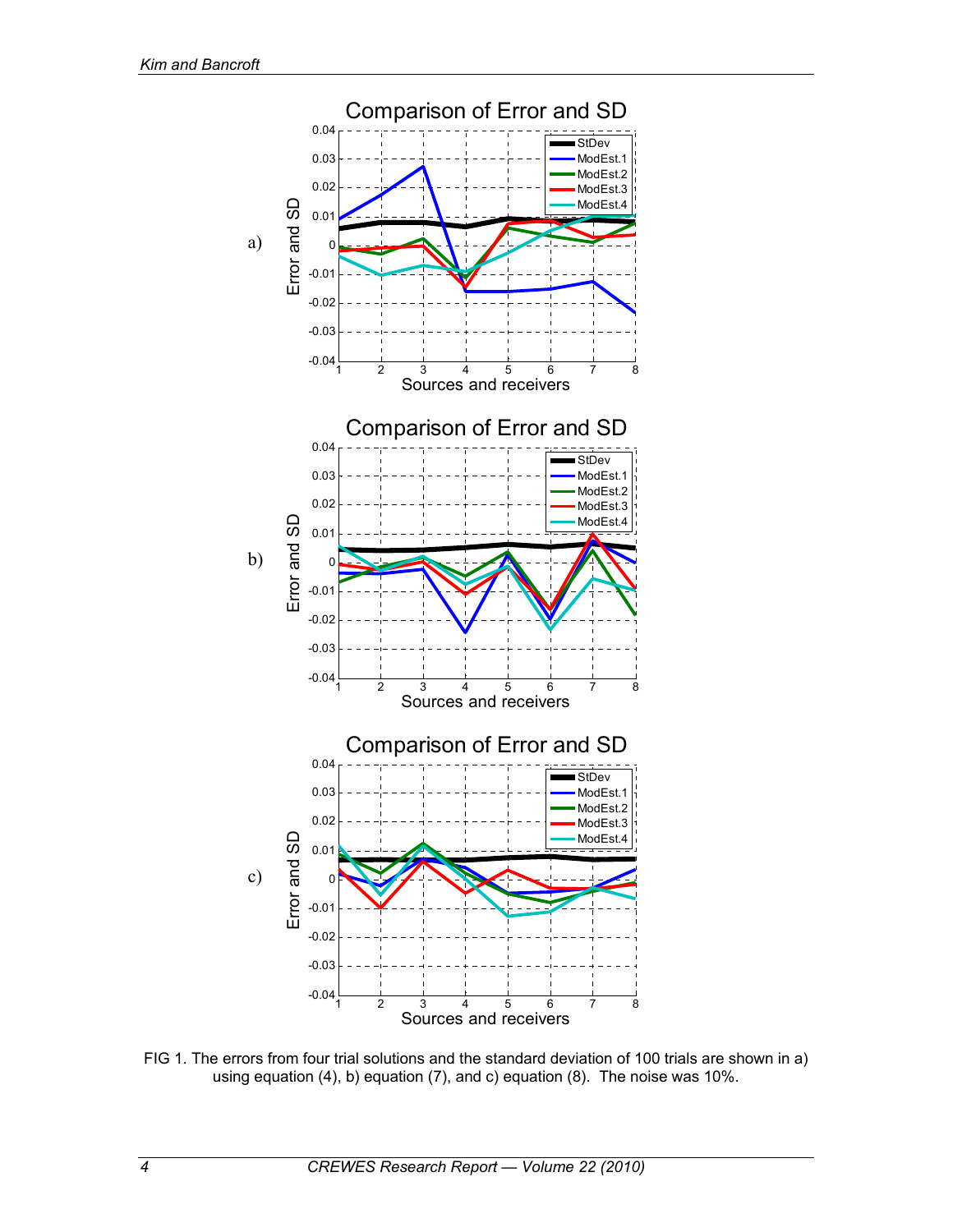

FIG 2. Similar to Figure 1, but now the noise is reduced to 1%.